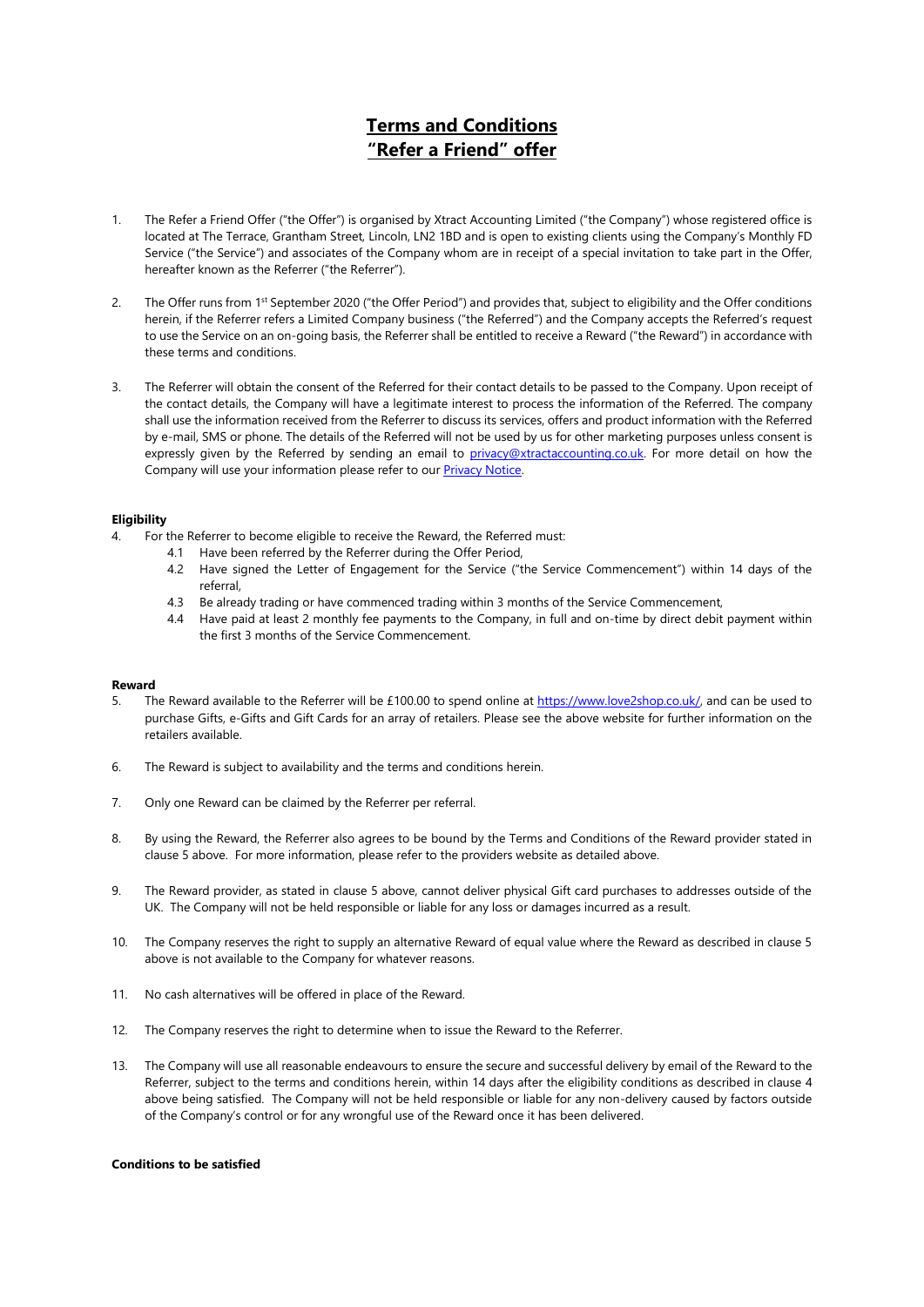- 14. Referrers are required to provide the following information to the Company by email to [hello@xtractaccounting.co.uk](mailto:hello@xtractaccounting.co.uk?subject=Referral) to become eligible to receive the Reward stated in clause 5 above:
	- 14.1 Referrer's full name,
	- 14.2 Referrer's email address,
	- 14.3 Confirmation that the Company is permitted to contact the Referred,
	- 14.4 Referred's full name,
	- 14.5 Referred's email address,
	- 14.6 Referred's telephone number,
- 15. The Referred must confirm to the Company during the initial consultation that they were referred to the Company by the Referrer.
- 16. It is a condition of the Offer that the Referred has not previously been a client of the Company, at any time in the past.
- 17. Where the Referrer is an existing or former client of the Company and they have outstanding fees owing to the Company or where the Company are in the process of completing cessation accounts for the Referrer, the Company reserves the right to withdraw the Offer and the Referrer will not be eligible to receive the Reward.
- 18. The Referrer shall only be eligible for the Reward where they have complied with the obligations set out within these terms and conditions.
- 19. If the Referred does not satisfy any of the eligibility criteria described in clause 4 above, the Company reserves the right to withdraw the Offer and the Referrer will not be eligible to receive the Reward.
- 20. In the event that the Referred's engagement with the Company for the Service is terminated for any reason (irrespective of fault) in accordance the termination conditions for the Service as stated in the Letter of Engagement, and within 3 months of the Service Commencement, the Company reserves the right to withdraw the Offer and the Referrer will not be eligible to receive the Reward.
- 21. If the Reward is not claimed by the Referrer within 6 months of making the referral to the Company, the Company reserves the right to withdraw the Offer and the Referrer will no longer be eligible to receive the Reward.
- 22. The Referrer accepts full responsibility for the tax consequences of receiving the reward, if any, including the declaration of income to the tax authorities at the appropriate time and for paying any taxes which may become due and at the appropriate time. The Company cannot be held responsible or liable for any loss or damages as a result of the Referrer's compliance or non-compliance with the applicable tax laws.

### **General conditions of the Offer**

- 23. All queries or comments relating to the Offer should be sent by email t[o hello@xtractaccounting.co.uk](mailto:hello@xtractaccounting.co.uk?subject=Refer%20a%20Friend%20Offer) with the subject line "Refer a Friend Offer".
- 24. The Referred is not guaranteed acceptance to use the Service by sole virtue of their referral from the Referrer. The Company reserves the right to refuse the Referred's request to use the Service, at its discretion and without notifying both the Referrer and the Referred of this decision. Under this circumstance, the Company reserves the right to withdraw the Offer and the Referrer will no longer be eligible to receive the Reward.
- 25. From time to time, the Company may at its discretion introduce a temporary special offer whereby the value of the Reward, as described in clause 5 above, is increased during the special offer period. If the Referrer makes a referral during the special offer period, they will be entitled to receive the increased Reward subject to availability and the normal terms and conditions herein.
- 26. The Offer will only apply at the discretion of the Company.
- 27. The Offer may be used in conjunction with other offers or promotions at the discretion of the Company.
- 28. The Offer is available only to persons who can form legally binding contracts under English law. Without prejudice to the foregoing, the Offer is not available to individuals under the age of 18.
- 29. The Company reserves the right to vary, alter, amend, or foreclose the Offer without prior notice or liability. Any Referrer who qualifies for the Offer agrees to indemnify and hold the Company harmless against all actions, claims, demands, liabilities, losses, damages, costs and expenses of whatever nature that may result or which the Company may sustain, suffer or incur as a result of the Company agreeing to provide the Offer to the Referrer.